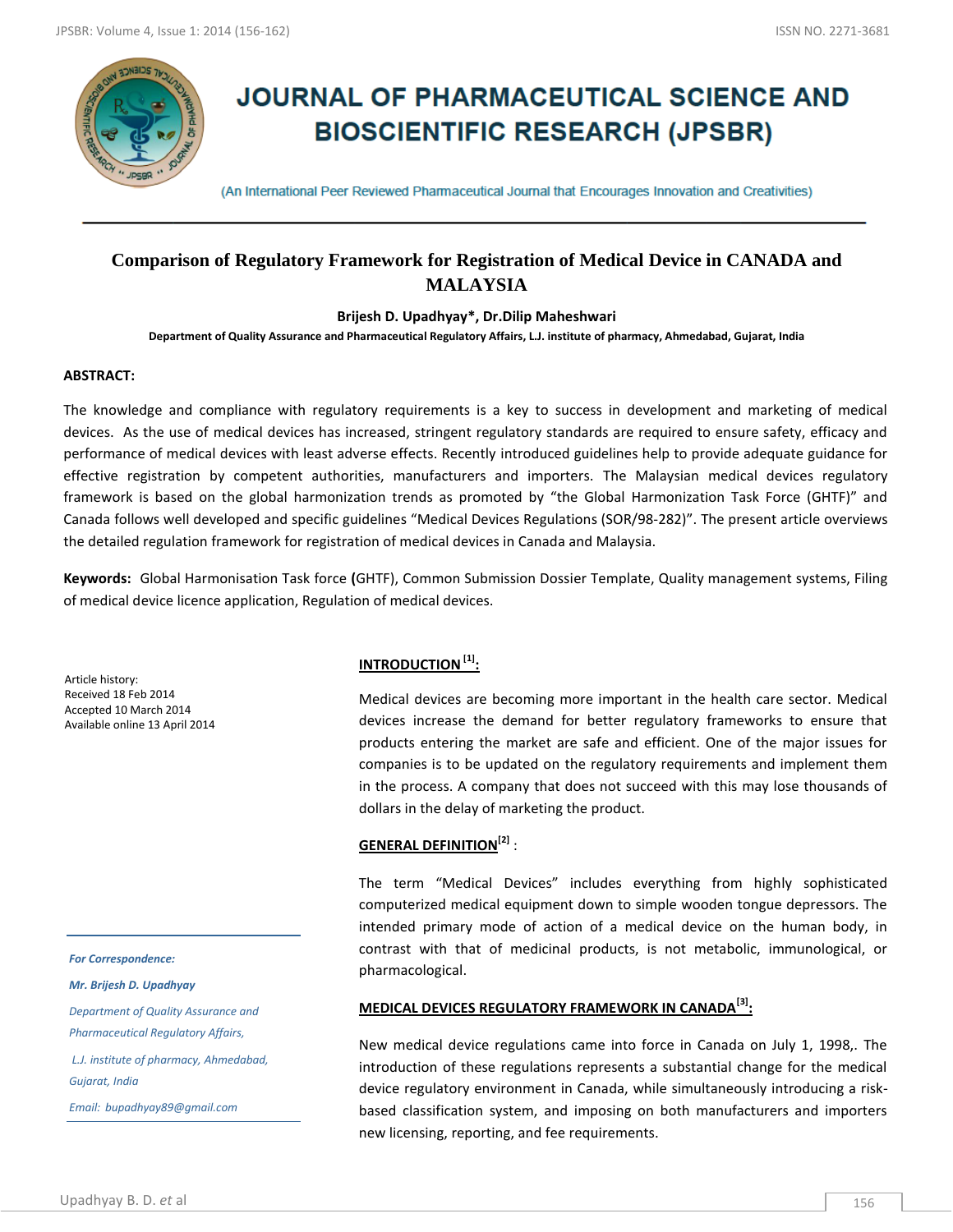#### **Risk-Based Classification System**

The new regulations establish a risk-based classification system for medical devices, with Class I being the lowest risk and Class IV being the highest.

#### **Device Licenses**

Device licenses are the basis of the new system, and confer a right on the manufacturer or importer to sell the device. Devices that are Class II, III and IV are required to have a device license. Class I devices are not so required.

#### **Establishment Licenses**

Under the regulations, importers, distributors and manufacturers of Class I devices only, need an establishment license, while manufacturers of Class II, III and IV devices do not. For manufacturers of Class I devices only the establishment license requirement replaces the need to hold a device license.

#### **Quality System Requirements**

The regulation eventually requires that Class II devices be manufactured in accordance with ISO 9002 (ISO 13488 for medical devices), and that Class III and IV devices be manufactured in accordance with ISO 9001 (ISO 13485 for medical devices). Proof of compliance will be in the form of an attestation from an officer of the manufacturer.

**Classification [4] :** Total of 16 rules for medical Devices excluding in-vitro diagnostic devices and 7 rules for in-vitro diagnostic devices.

### **Table: 1Classification of Medical Device as per Canadian regulation**

| <b>Classification</b> | <b>Risk level</b> | <b>EXAMPLES</b>     |
|-----------------------|-------------------|---------------------|
| Class I               | Lowest risk       | Tongue Depressor    |
| Class II              | Lowest<br>to      | Surgical<br>gloves, |
|                       | moderate risk     | needles             |
| Class III             | Moderate to high  | Ultrasound          |
|                       | risk              | diagnostic imaging  |
|                       |                   | equipment           |
| <b>Class IV</b>       | Highest risk      | Pacemakers          |

**An application for a medical device licence shall be submitted following detail[3] :**

- a) The name of the device;
- b) The class of the device;
- c) The identifier of the device, including the identifier of any medical device that is part of a system, test kit, medical device group, medical device family or medical device group family;
- d) The name and address of the manufacturer as it appears on the device label; and
- e) The name and address of the establishment where the device is being manufactured, if different from the one referred to in paragraph (d)

### **An application for a Class II medical device licence shall contain additional information:**

- a) A description of the medical conditions, purposes and uses
- b) A list of the standards complied
- c) An attestation by a senior official of the manufacturer that the device meets the safety and effectiveness requirements;
	- $\triangleright$  The device label meets the applicable labelling requirements of these regulations;
	- $\triangleright$  In the case of a near patient in vitro diagnostic device, investigational testing has been conducted on the device using human subjects similar to the conditions of use; and
- d) A copy of the quality management system certificate

## **An application for a Class III medical device licence shall contain, in addition:**

- a) A description of the device and of the materials used in its manufacture and packaging;
- b) A description of the features of the device
- c) A list of the countries other than canadawhere the device has been sold,
- d) A list of the standards complied with in the design and manufacture of the device to satisfy the safety and effectiveness requirements;
- e) In the case of a device to be sold in a sterile condition, a description of the sterilization method used;
- f) summary of all studies to ensure that the device meets the safety and effectiveness requirements
- g) In the case of a near patient in vitro diagnostic device, a summary of investigational testing conducted on the device using human subjects
- h) A bibliography of all published reports dealing with the use, safety and effectiveness of the device; and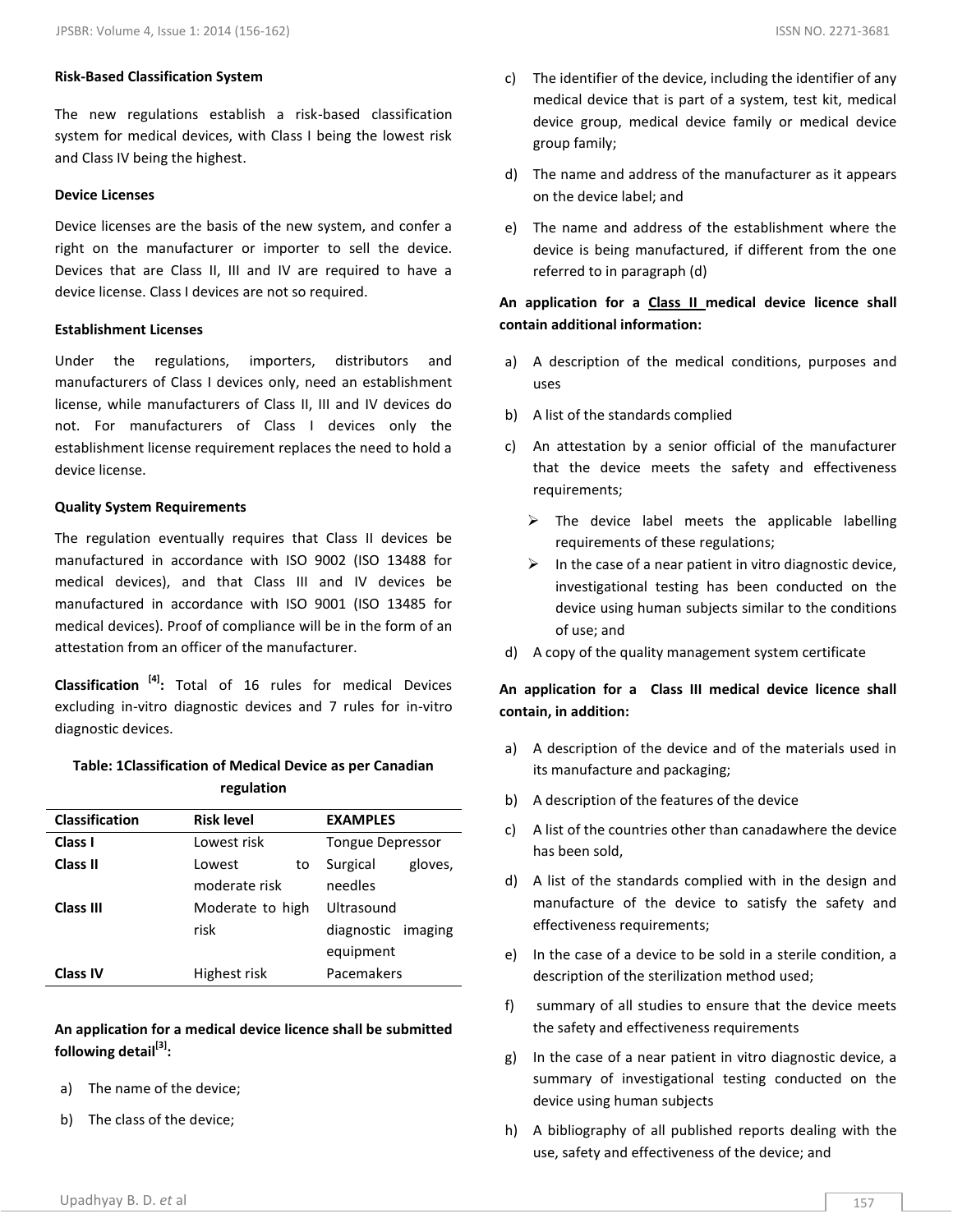i) A copy of the quality management system certificate

## **An application for a Class IV medical device licence shall contain, in additional**

- a) Description of the device and of the materials used in its manufacture and packaging;
- b) A description of the features of the device that permit it to be used for the medical conditions, purposes and uses
- c) A list of the countries other than canada where the device has been sold,
- d) A risk assessment comprising an analysis and evaluation of the risks, and the risk reduction measures
- e) A quality plan setting out the specific quality practices
- f) The specifications of the materials used
- g) The manufacturing process of the device;
- h) A list of the standards complied with in the design and manufacture
- i) Process validation studies,
- j) If appropriate, software validation studies, and
- k) Literature studies;

## **FILING OF MEDICAL DEVICE LICENCE APPLICATIONS[3] :**

- Manufacturers are requested to send all original applications, application amendments and responses to Additional Information Letters to:
- Information Dissemination Unit Licensing Services Division Medical Devices Bureau, Room 1605, Main Statistics Building #3 Postal Locator 0301H1, Ottawa, Ontario KIA OL2

## **Review Process for registration of Medical Device in Canada[3] :**

1 Administrative Processing

All application types will be examined for administrative completeness e.g., fee form, appropriate fee. The Bureau will target to complete this examination within four (4) calendar days of receipt in the Bureau.

2 Application Validation Process

All applications will be subject to an examination for validity of regulatory information for the type of application in question e.g., risk class, application type, catalogue detail, device purpose, as defined in the Medical Devices Regulations and as described in various guidance documents.

All Class III, IV, and Class III, IV Licence Amendment (for significant changes) applications will be screened for technical completeness to ensure that the requisite information for the type of application in question, as defined in the Medical Devices Regulations and as described in various guidance documents, has been submitted.

4 Review

Upon issuance of a Screening Acceptance Letter, applications will enter the review queue of each Section in Device Evaluation Division. The review target for Class III Licence Applications and Class III Licence Amendments (for significant changes) is sixty (60) calendar days from the date of the Screening Acceptance Letter.The review target for Class IV Licence Applications and Class IV Licence Amendments (for significant changes) is seventy-five (75) calendar days from the date of the Screening Acceptance Letter.

- 5 Registration: Registration of Medical Devices for 1 year.
- $\triangleright$  **FEES**<sup>[5]</sup>:
	- **Fee for Review of Medical Devices Registration:**
	- **For Class II:** \$365
	- **For Class III:** \$5,255
	- **For Class IV:** \$12,225

**MEDICAL DEVICES REGULATORY FRAMEWORK IN MALAYSIA[6,7] :** The Medical Device Act 2012 has been gazetted on 9th February, 2012 by the Malaysian Government. The Medical Device Regulations 2012, the subsidiary legislations under the Medical Device Act 2012, has been approved by the Minister of Health and has been published in the Gazette on 31st December 2012.The Malaysian medical devices regulatory framework is based on the global harmonization trend as promoted by the Global Harmonization Task Force (GHTF), Asian Harmonization Working Party (AHWP) and Medical Device Product Working Group (MDPWG) of the ASEAN Consultative Committee for Standards and Quality (ACCSQ) and supported by the World Health Organization (WHO).International standards shall be widely used to demonstrate conformance to essential principles of safety and performance of a medical device.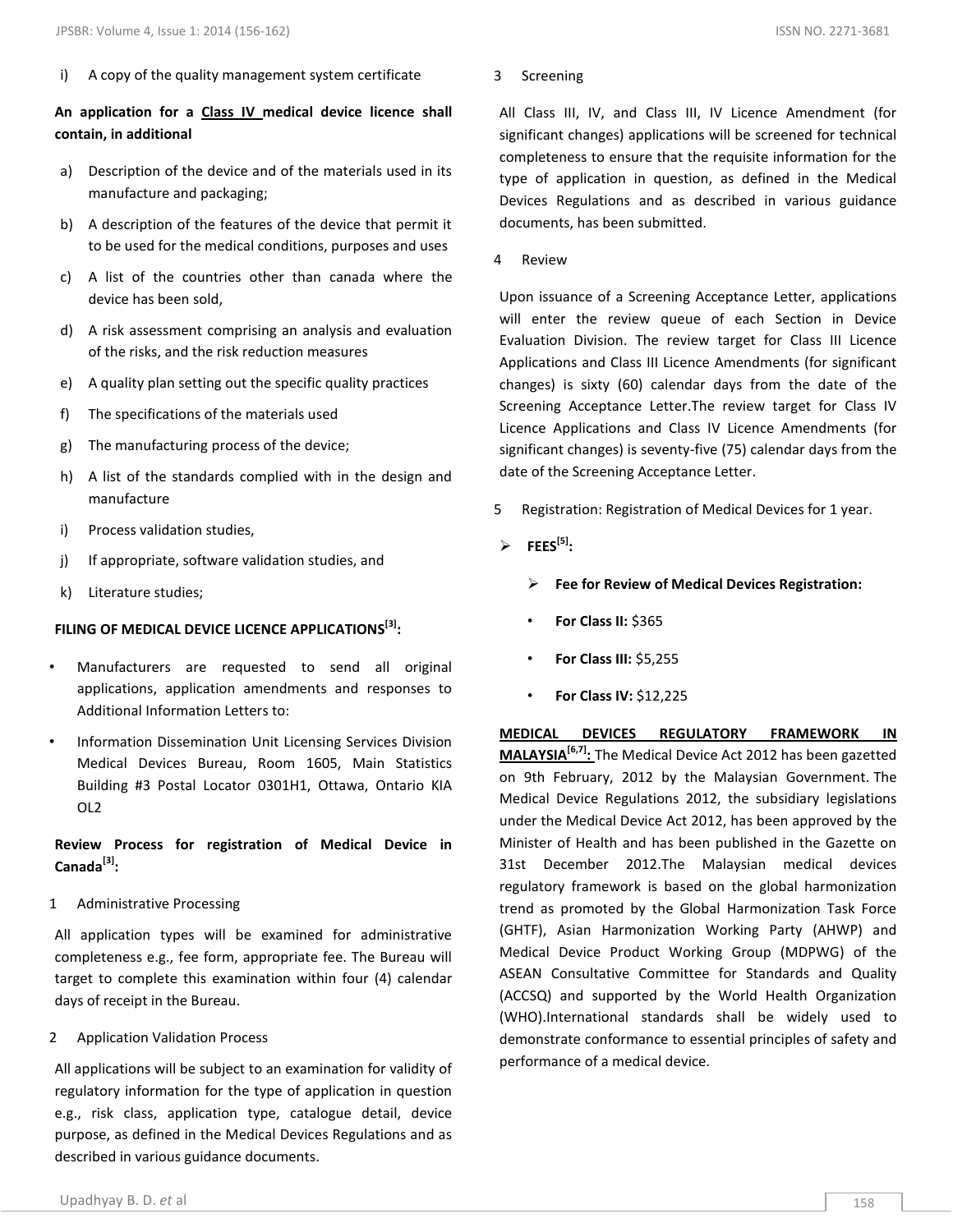

#### **Figure 1: MEDICAL DEVICES REGULATORY FRAMEWORK IN MALAYSIA**

 **Classification[7] :**Total of 16 rules for medical Devices excluding in-vitro diagnostic devices and 9 rules for invitro diagnostic devices.

#### **Table: 2 Classification of Medical Device as per Malaysian regulation**

| Classification | <b>Risk Level</b> |                   | <b>Examples</b>                              |
|----------------|-------------------|-------------------|----------------------------------------------|
| Class A        | Low risk          |                   | Surgical<br>retractors/tongue<br>depressors  |
| Class B        | Low               | to                | Hypodermic needle                            |
|                | moderate risk     | suction equipment |                                              |
| Class C        | Moderate          | to                | ventilator<br>Lung                           |
|                | high risk         |                   | orthopaedic implants                         |
| Class D        | High risk         |                   | Heart<br>valves/implantable<br>defibrillator |

#### **PLACEMENT OF MEDICAL DEVICES ON THE MALAYSIAN MARKET[8]**

- Elements of conformity assessment
	- o The elements of a conformity assessment system.
- Conformity of the quality management system (QMS)
	- o Quality management system (QMS)
	- o System for post-market surveillance (PMS)
- Conformity assessment of medical device safety and performance
	- o Summary technical documentation i.e. Common Submission Dossier template (CSDT)
	- o Declaration of conformity (DoC)
- **Registration** 
	- o Registration of medical devices and establishments
- **Essential Elements of conformity assessment system:**
- Executive summary
- Description of medical device
- Summary of design verification and validation documents
- Pre-clinical studies
- $\triangleright$  Software validation studies
- Clinical evidence
- $\triangleright$  Medical device labeling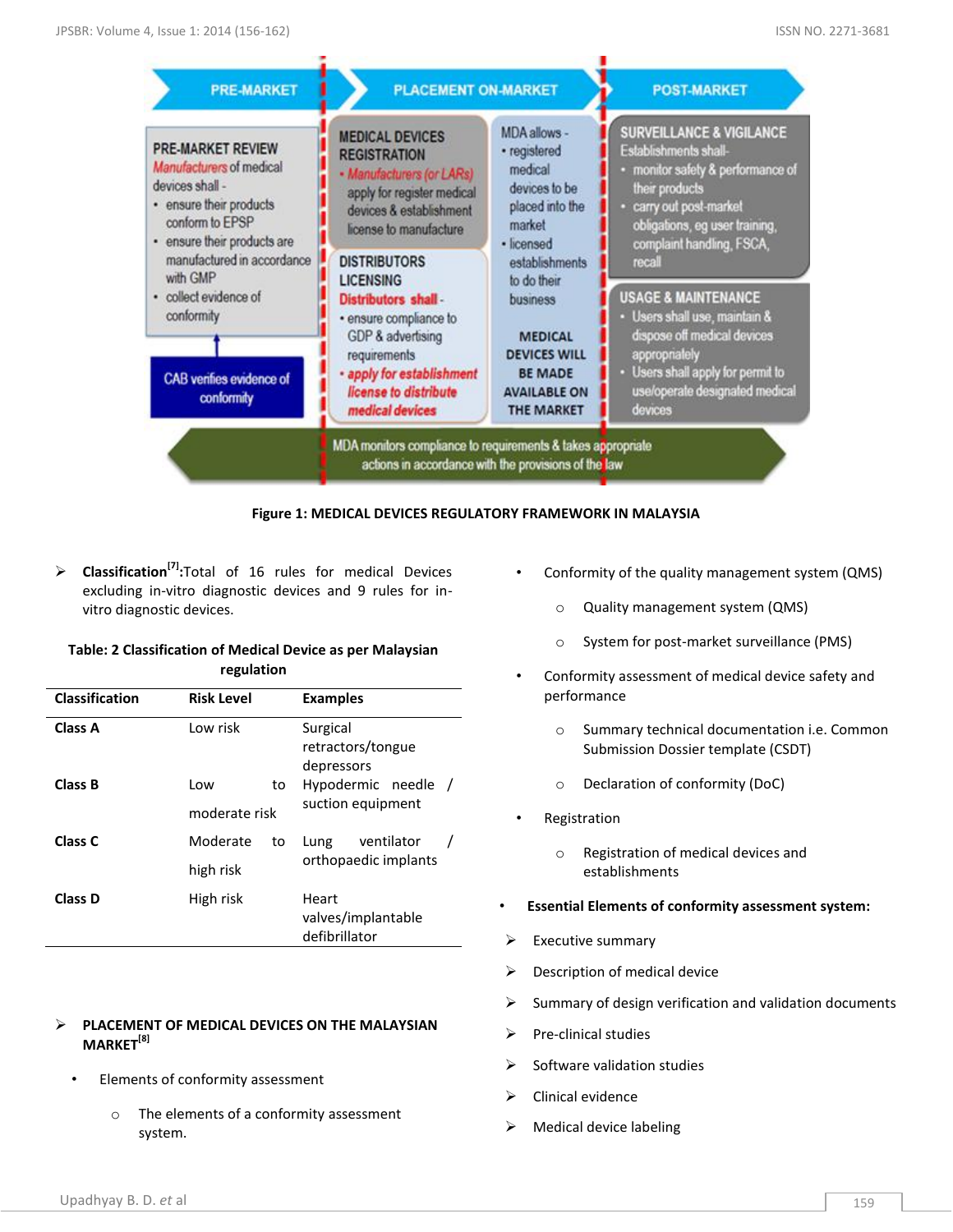- $\triangleright$  Manufacturer information
- $\triangleright$  Special requirement for medical device used in clinical investigation

#### • **Conformity of the quality management system (QMS)**

**Table: 3 Conformity of the quality management system (QMS) and System for post-market surveillance (PMS)**

| <b>Quality management system</b> | System for post-market |
|----------------------------------|------------------------|
| (QMS)                            | surveillance (PMS)     |

- In manufacturing process good management is the important Prior to placing a medical device on the market, the manufacturer shall
- Poor management may bring about inconsistency in products quality
- QMS provides a preventive approach to assuring medical device quality.
- A manufacturer needs to demonstrate the ability to produce medical devices having consistent quality.
- For Class B, C and D medical devices, the manufacturer should put an effective and appropriate QMS in place.
- Manufacturers of Class C and D devices shall have a full QMS that includes design and development.
- The QMS is subject to periodic audits and reviews by the CAB and/or RA.
- put in place, as part of its QMS, a system for PMS.
- PMS is a mixture of proactive and reactive activities to ensure continued conformity of a medical device.
- It includes pro-active collection and assessment of information on quality, safety or performance of medical devices after they have been placed on the market.
- Reporting and investigation of adverse events and corrective and preventive actions are compulsory.

purposes of conformity assessment, the manufacturer shall establish a subset of technical documentation to be submitted to Regulatory Authority or Conformity Assessment Body, in the format of Common Submission Dossier Template (CSDT).

#### • **Common Submission Dossier Template (CSDT):**

CSDT is a format to be used for submitting the required information for the purpose of registration of medical devices. Essentially, the CSDT contains elements of the GHTF document "Summary Technical Documentation for demonstrating conformity to EPSP".

#### **The main sections of CSDT are;**

- **Executive summary** 
	- Introductory descriptive information
	- Marketing history
	- Intended use
	- List of Regulatory approval
	- Status of any pending application
	- Safety and performance related information
	- Relevant Essential Principles for Safety and Performance (EPSP) and method used to demonstrate conformity

#### **Device description**

- Complete description
- Principle of Operation
- Risk class and Applicable rule
- Description of accessories
- Novel futures
- Drawings and Diagrams
- Intended use
- Instruction for use
- Contraindication
- Warning
- **Precautions**
- Potential Adverse effect or side effects
- **Summary of design verification and validation documents** 
	- **Reports of tests:**
		- o Performance Testing
		- o engineering tests;
		- o laboratory tests;
		- o biocompatibility tests;
		- o animal tests;
		- o simulated use;
- **Conformity assessment of medical device safety and performance**

For the placement of medical device technical document is necessary. Technical documentation provides the evidence to demonstrate that a medical device conforms to Essential Principles for Safety and Performance (EPSP). For the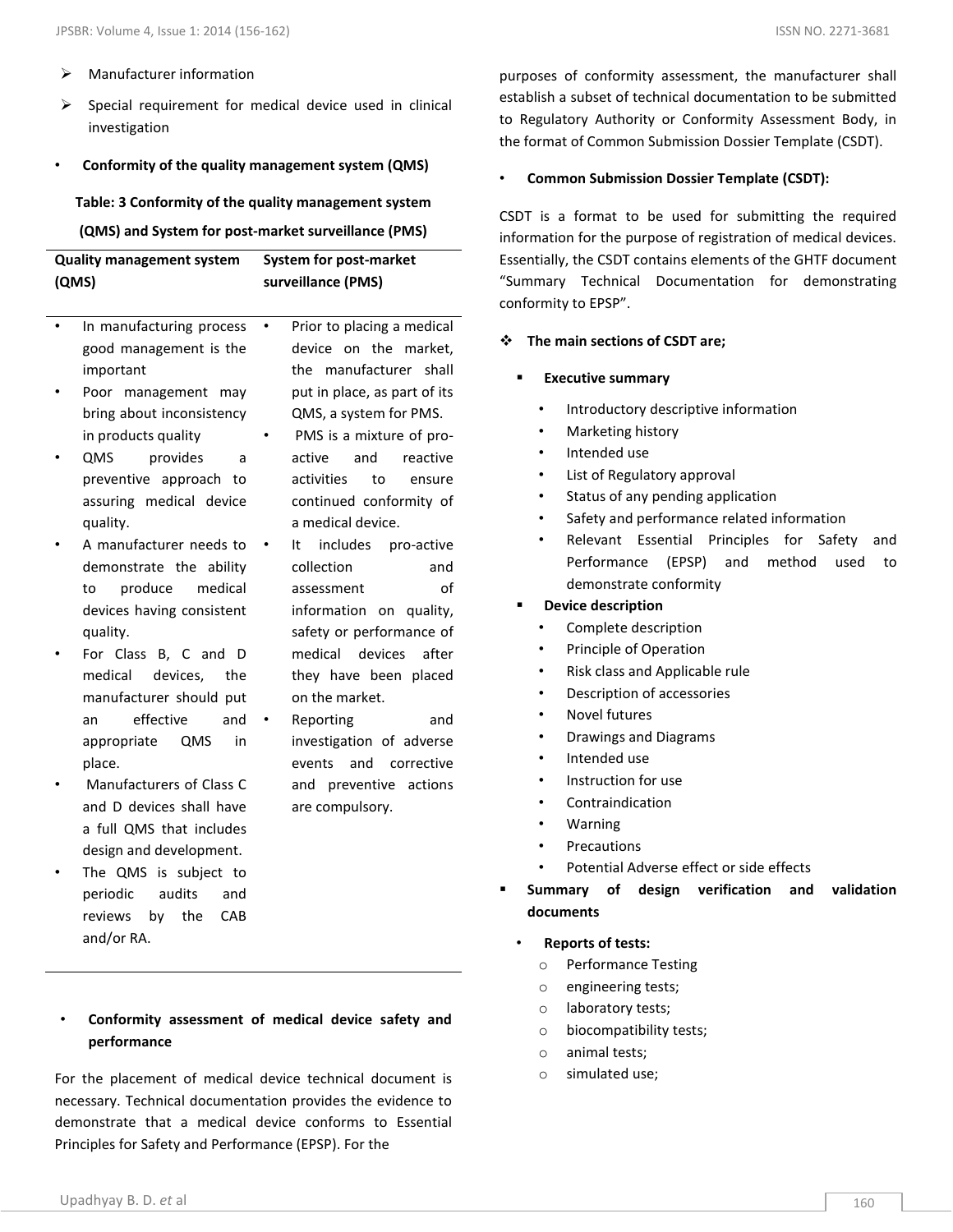- The CSDT shall contain documentation on preclinical studies conducted for the medical device.
- The documentation shall include the report and/or certification and/or declaration of—
- biocompatibility tests conducted on materials used in a medical device,
- pre-clinical physical tests conducted on the medical device,
- Pre-clinical animal studies to support the probability of effectiveness in humans.
- The report shall contain information on the objectives, methodology, results, discussion and conclusions of the testing.
- **Medical device labeling**
- **Risk analysis**
- **Manufacturer information**
- **Review Process for registration of Medical Device in Malaysia includes several steps:**
- **1. Determination of Medical Device according to Definition**
- **2. Device classification send to authority:** Manufacturer has to classify medical devices according to classification rules. If having any dispute between manufacturer and Conformity assessment body, manufacturers have to inform authority. Authority notified within 90 days.
- **3. Conformity assessment and placement on the market:**  Essentially, prior to placing a medical device into the market, conformity assessment is conducted to provide objective evidence of safety, performance and benefits and risks to maintain public confidence. Conformity assessment is the technical term given to the process of evaluation and approval. The elements of a Conformity of the quality managementsystem are Quality management system (QMS) and System for post-market surveillance (PMS). Also includes Conformity assessment of medical device safety and performanceSummary technical documentation and Declaration of conformity (DoC).
- **4. Application for Registration:** After conformity assessment manufacturer have to apply for registration via Medc@St.Application for establishment licence shall only be made via MeDC@St at MDA website www.mdb.gov.my/ and an applicant shall open an account to access MeDC@St. After opening account applicant have to log in to upload application.Application must be as per Common Submission Dossier Template.
- **5. Review of application:** If authority satisfied, authority notified to applicant in writing.
- **6. Registration** by authority for 5 years
- **Fees[9] : Table: 4 Fees according to Malaysian Medical device regulation**

| <b>Description of fees</b>    | Fee payable (RM) |  |  |  |  |
|-------------------------------|------------------|--|--|--|--|
| (1)<br>MEDICAL                | <b>DEVICE</b>    |  |  |  |  |
| <b>REGISTRATION</b>           |                  |  |  |  |  |
| a) Application fee            |                  |  |  |  |  |
| (i) a Class A medical device  | 100              |  |  |  |  |
| (ii) a Class B medical device | 250              |  |  |  |  |
| (iii) a Class C medical       | 500              |  |  |  |  |
| device                        |                  |  |  |  |  |
| (iv) a Class D medical        | 750              |  |  |  |  |
| device                        |                  |  |  |  |  |
|                               |                  |  |  |  |  |
| (b) Registration fee          |                  |  |  |  |  |
| (i) a Class A medical device  |                  |  |  |  |  |
| (ii) a Class B medical device | 1000             |  |  |  |  |
| (iii) a Class C medical       | 2000             |  |  |  |  |
| device                        |                  |  |  |  |  |
| (iv) a Class D medical        | 3000             |  |  |  |  |
| device                        |                  |  |  |  |  |

## **COMPARISON OF MEDICAL DEVICE REGULATION IN CANADA AND MALAYSIA:**

#### **Table No 5**

**Conclusion:**The Canadian Medical device regulation is preestablished as compared with Malaysian regulation. Malaysian Medical Device regulation follows Global Harmonisation task force guidelines. But both countries have its own guidelines for the registration process, classification rules and conformity assessment procedure. Time duration limit for review of medical device registration fixed in Canadadivergence to Malaysian regulation. Medical device registeredfor fiveas per Malaysian regulationyearswhereas in Canada only for one year. Canadian application fees for registration seen costly as compared with Malaysian application fees.On comparing both countries, it has been seen that they have specific advantages on own specification of regulations.

**Acknowledgement**: We are acknowledging Dr. K. Pundarikashudu, Director of L.J Institute of Pharmacy for providing us facilities and guidance.